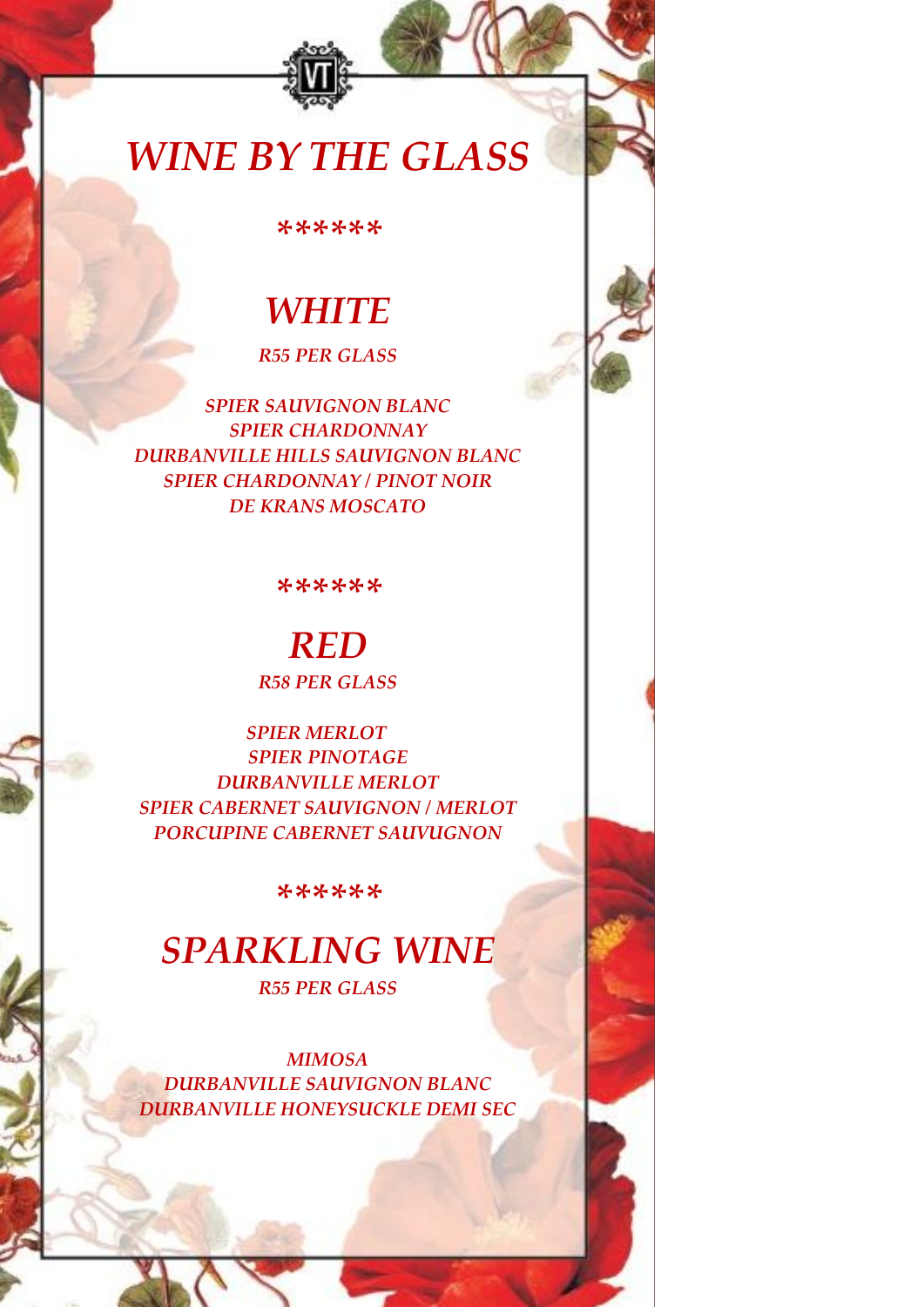# *BUBBLY*

### *\*\*\*\*\*\**

### *GRAHAM BECK BRUT R380 \*\*\*\**

*Light yeasty aromas, limey fresh fruit on the nose and rich creamy complexity on the palate. The exceptionally fine mousse Contributes the freshness and finesse*

# *GRAHAM BECK BLISS NECTAR ROSE R380 \*\*\*\**

*The appealing strawberry aromas are complemented by hints of spiced peach and creamy raspberry, underscored with a subtle floral nuance. With its mouth-watering honeyed tones, the Bliss Nectar Rose will appeal to those who enjoy a sparkling wine that is less dry in style*

# *KRONE NIGHT NECTAR DEMI SEC R380 \*\*\*\**

*Crafted from the fusion of pinot noir and chardonnay creating a lively and exciting wine with lush sweet notes of baked golden apples with undertones of Jasmine, ginger and piecrust. Styled distinctively with Method Cap Classique: This Wine begs to be explored*

### *KRONE NIGHT NECTAR ROSE R380 \*\*\*\**

*Aromas of cranberries, raspberries, strawberries and red cherries deepen into maraschino cherries and toffee apple on the rich and voluminous palate with brambleberries join the lively and playful fruit centre. Poised refreshing & fruit forward the phenolic ripeness of the 2018 vintage*

### *PONGRACZ BRUT MCC R380 \*\*\*\**

*Crafted in the classic French tradition of pinot noir and chardonnay, this timeless cap classique is a celebration of the perfect balance of crisp acidity and fragrant green apples, finished off with subtle brioche*

# *PONGRACZ NOBEL NECTAR R380 \*\*\*\**

*On the palate the velvety, creamy butter and citrus notes blend seamlessly with delicate bubbles, light yeasty aromas, crisp, juicy pears and litchi*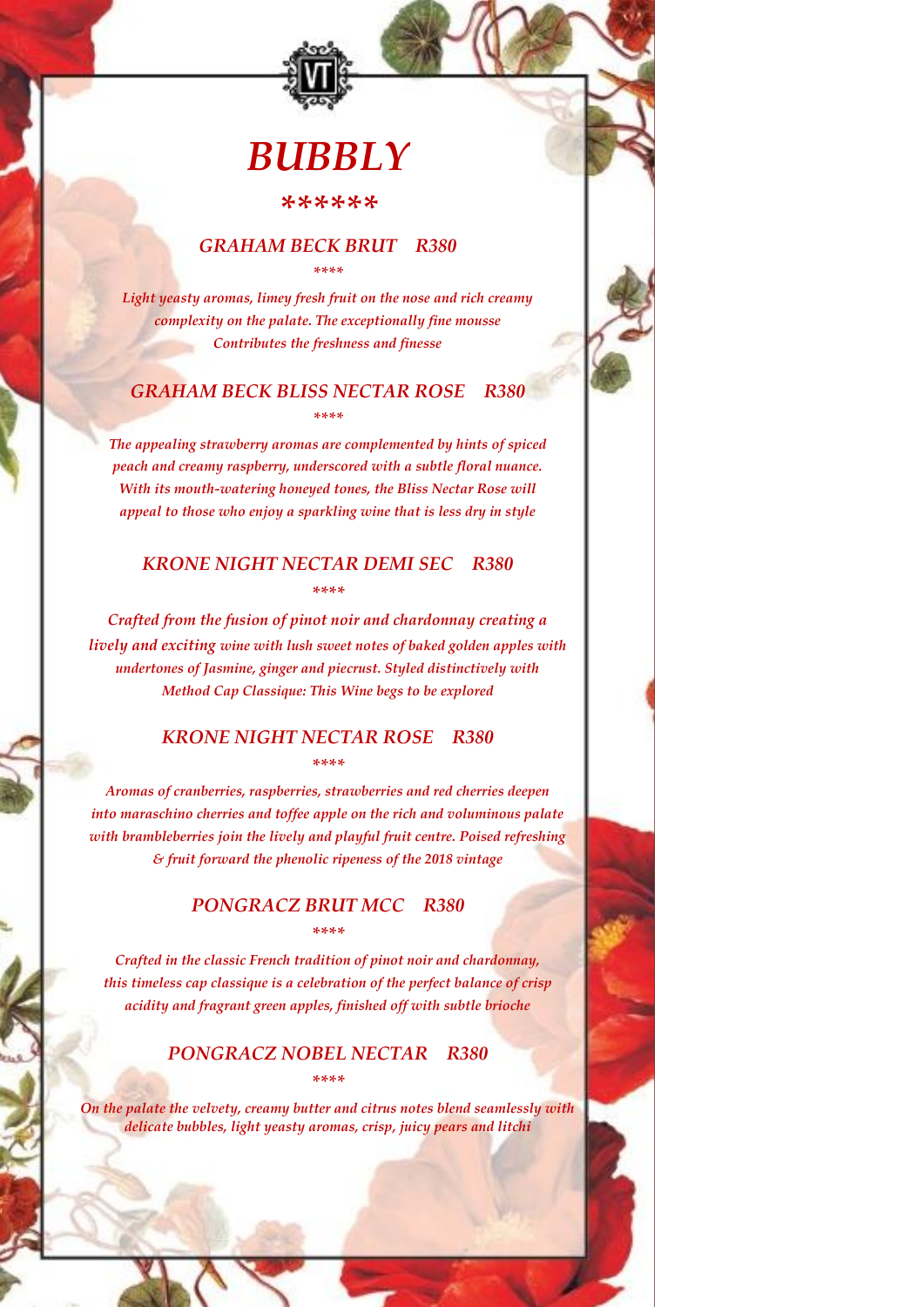# *FRENCH CHAMPAGNE*

#### *\*\*\*\*\*\**

### *MOET ET CHANDON IMPERIAL R1200 \*\*\*\**

*An elegant golden straw yellow and amber colour, aromas are radiant, revealing apple, pear, yellow peach, and honey, floral nuances with elegant notes of brioche and fresh nut. Seductively rich full flavours followed by a delicate fresh crispiness to reveal the magical balance of champagne*

## *VEUVE CLICQUOT BRUT R1400*

*\*\*\*\**

*Slight sweetness balanced by clean acidity. Well integrated, ripe fruit (honey dew melon), nuts and delicate orange blossom honey. With a biscuit and toasted nut finish and lingering sweetness.*

# *MOET ET CHANDON ROSE R1500 \*\*\*\**

*Displays a deep pink colour with amber tones. Lively and intense, the bouquet exudes wild strawberry, raspberry and cherry with floral nuances of rose and a slight hint of pepper with intense flavours of berries (strawberry, raspberry, redcurrant) rounded off with fleshiness of peach and a subtle mint finish*

### *MOET ET CHANDON NECTAR R1800 \*\*\*\**

*A bright, fruit-laden Champagne from Moet & Chandon, made mostly with 40%-50% Pinot Noir, 30%-40% Pinot Meunier and 10% Chardonnay grape varietals. Simply bursting with juicy fruit notes (grapefruit, yellow plums and pineapple), along with touches of spring blossom and vanilla*

#### *VEUVE CLICQUOT ROSE R1800 \*\*\*\**

*Pale Salmon in colour, aromas of citrus mineral and red berry fruit, palate is extra dry and medium body with flavours of freshness*

### *VEUVE CLICQUOT RICH R2100 \*\*\*\**

*Veuve Clicquot pushes the combination possibilities and suggests pouring it ingredients like cucumber, which "breaks sweetness" and "adds freshness" or tea, which "enhances floral notes and brings elegance"*

### *VEUVE CLICQUOT RICH ROSE R2100 \*\*\*\**

*Rich rose is designed to be served over ice in a wider-rimmed glass than a flute with fresh fruit*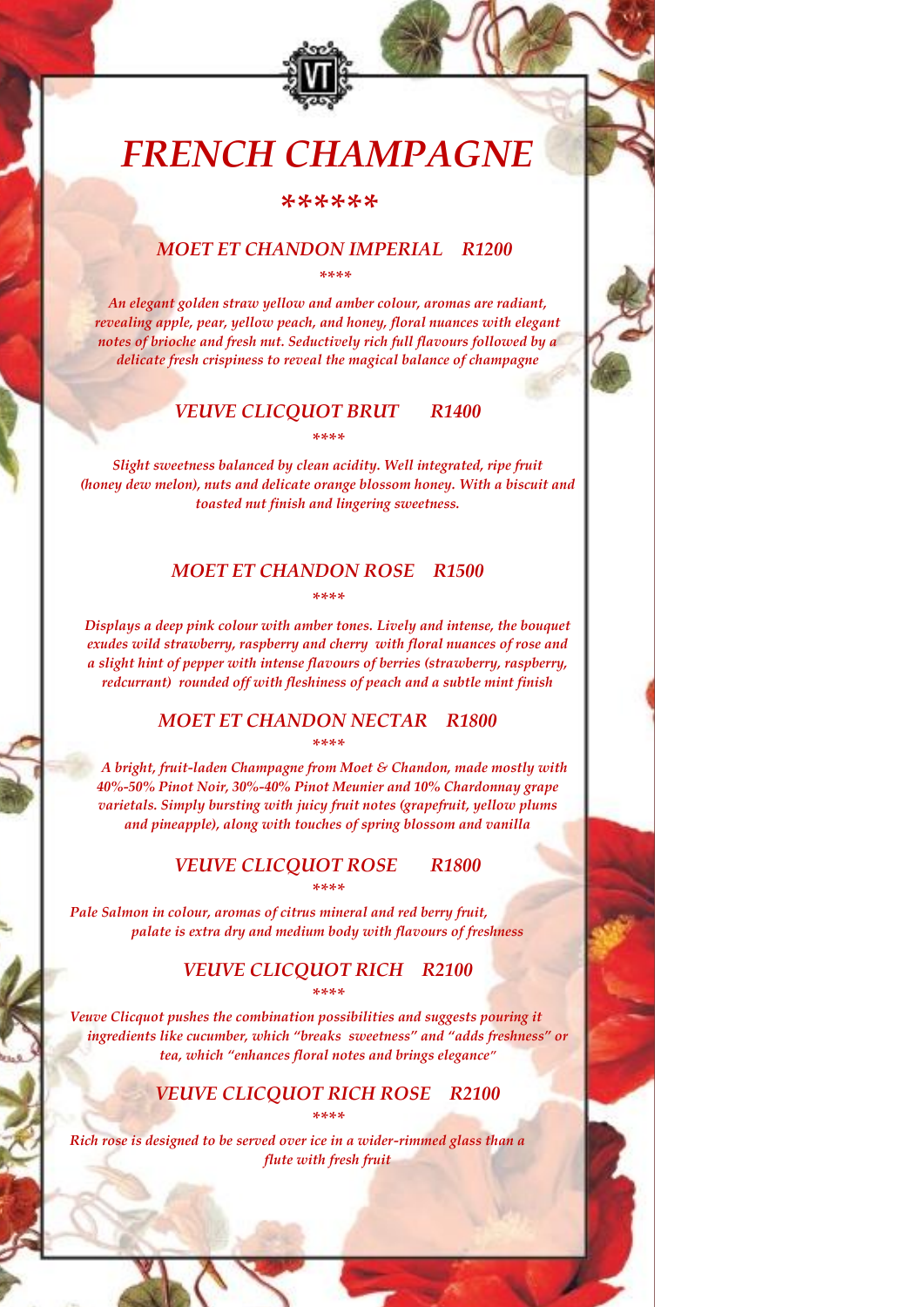# *FRENCH CHAMPAGNE*

*\*\*\*\*\*\**

## *BAGLIETTI PROSECCO NO. 10 R695 \*\*\*\**

*Baglietti Prosecco No. 10 has a large scent & an elegant dry taste of pears, citrus & almonds. By allowing the wine to rest on yeast over time, a particularly dry & full flavour is able to evolve. In No. 10 we only use grapes from the Piave area, which is Baglietti's most avalitative area in Prosecco*

### *BAGLIETTI ROSE EXTRA DRY NO. 7 R695 \*\*\*\**

*Is an ecological spumante rose with a rich scent from white peach, citrus & summer berries. The taste is elegant & dry with elements of raspberry, citrus & almond. A well balanced acid combined with dry finish gives the wine wonderful fullness. Baglietti No. 7 is completely organic from start to finish*

#### *TAITTINGER BRUT RESERVE R1700 \*\*\*\**

*Taittinger Brut La Francaise is a blend of Chardonnay, Pinot Noir & Pinot Meunier wines format least thirty five villages. The high proportion of Chardonnay(40%) is unique among fine nonvintage Champagnes. The presses are located in the vineyard for immediate pressing of the fruit after hand harvesting & the resulting must is cold fermented under temperature- control*

#### *TAITTENGER DEMI SEC R1700 \*\*\*\**

*This sparkling wine displays pale golden yellow colour as well as fine & bubbly characters. The bouquet suggests the delicate hints of honey & ripe fruit while the palate delivers lively, acidulated, soft citrus mandarin backed up by peaches in syrup & dried figs. Taittenger Demi Sec is also a gourmet wine, which is mellow & has great charm & sensuality that wine drinkers love about it*

### *TAITTINGER BRUT PRESTIGE ROSE R2100 \*\*\*\**

*This rose champagne from Reims has been crafted from a coup age of Chardonnay & Pino Noir & aged in the dark cellars of this winery for minimum of 36 months*

#### *DOM PERIGNON R4900 \*\*\*\**

*The king of champagne, he was known to have been a blind monk & discovered the method of making champagne accidently quoted as saying "come quick, I've tasted the stars". This champagne shows robust complexity with aromas of almond and powdered cocoa developing into white fruit (apple, pear and peach) with hints of dried flowers. Classic toasted Nuts with a hint of spice give a rounded -finish. The full taste lingers with the utmost elegance.*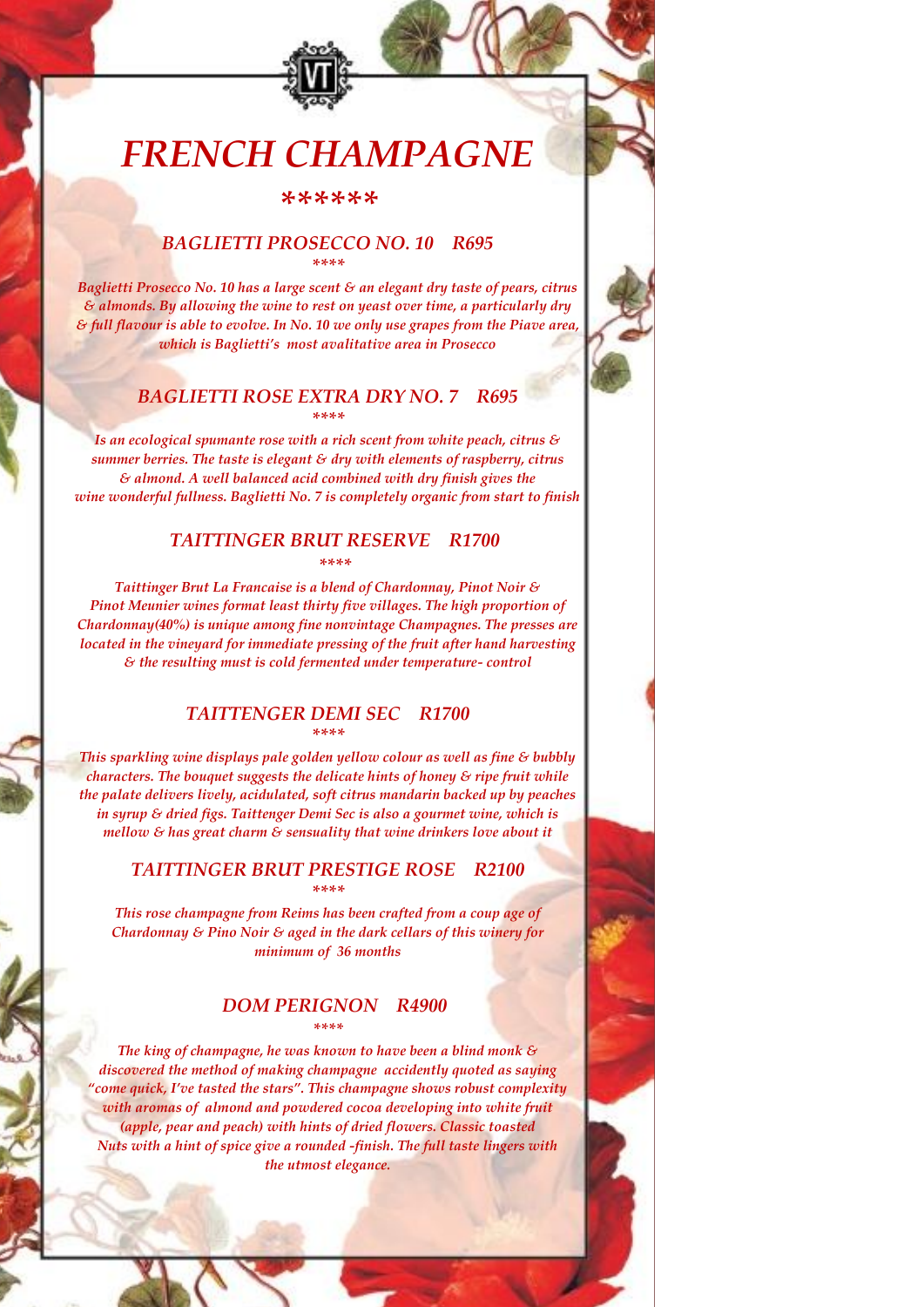# *SAUVIGNON BLANC*

 *\*\*\*\*\*\**

#### *ALVI'S DRIFT SAUVIGNON BLANC R200 \*\*\*\**

*Has an attractive pale straw colour. The wine is light and fruity with aromas of granadilla and asparagus. The palate is nicely balanced with a full body with a fresh zingy finish*

## *DURBANVILLE SAUVIGNON BLANC R220 \*\*\*\*\**

*Delightful combination of ripe citrus, passion fruit, winter melon, mango, Gooseberries, pineapple & hints of green grassy notes. Full-bodied wine with A refreshing crisp acidity ending with a combination of tropical fruits & citrus*

#### *WATERFORD PECAN STREAM R220 \*\*\*\**

*Tropical style, shaped around fresh fruit aromas such as granadilla, pear & apple with hints of goose burg*

#### *NEIL ELLIS SAUVIGNON BLANC R230 \*\*\*\**

*Predominant flavours are those of tropical fruit with herbaceous overtones, whilst the overall impression is of elegance & delicacy with a long flavoursome Finish*

## *SPRINGFIELD LIFE FROM STONE R330 \*\*\*\**

*Life from stone derives its name from the incredibly rocky soils in which it is grown. Every year the vineyard battles against nature in order to produce highly concentrated, powerful wines with a flinty mineral character true to the quartz rock in which it is grown*

## *CEDERBURG GHOST CORNER R440 \*\*\*\**

*An aromatic Semillon displaying aromas of green fig, white fruit & nettles characteristic of the cool climate in Elim. A distinct minerality with a slight earthiness on the nose that follows through on the palate*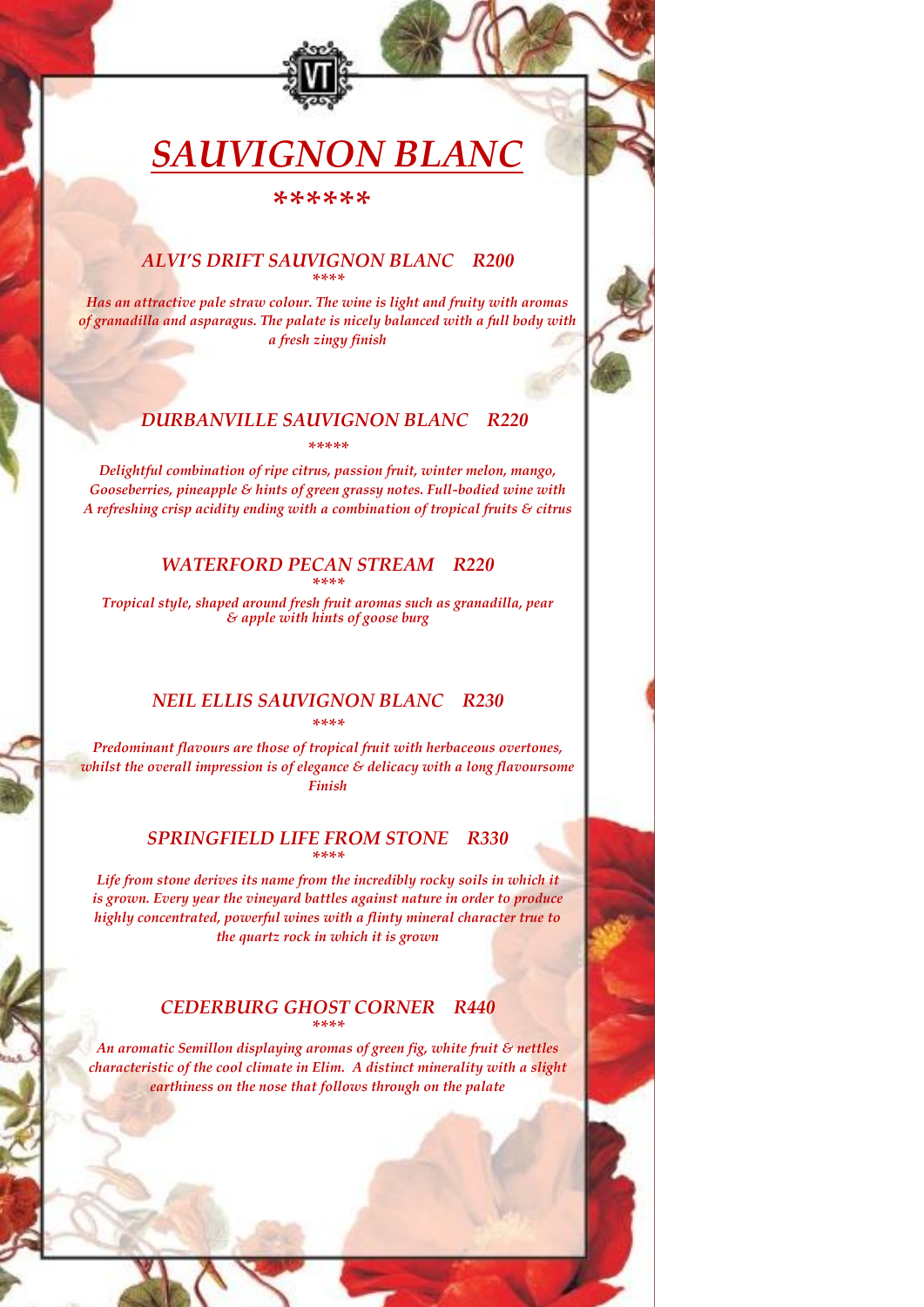# *CHENIN BLANC*

 *\*\*\*\*\*\**

## *KLEINE ZALZE CELLAR SELECTION R200 \*\*\*\**

*Pronounced aromas of ripe pineapple & guava. This is followed by a rich & ripe palate, beautifully balanced by lemon- lime freshness on the back palate. Flinty mineral notes that linger on the finish definitely mean that this delicious wine will mature*

#### *ALLESVERLOREN CHENIN BLANC R229 \*\*\*\**

*On the palate this medium bodied wine shows nice ripe stone fruit, great Balanced acidity & a smooth elegant finish*

# *DURBANVILLE HILLS RESERVE THE CAPE GARDEN CHENIN BLANC R350 \*\*\*\**

*Light straw with green edges. A combination of pineapple, apricot roll, dried Mango, green apple, cinnamon & vanilla flavours. Elegant wine with lime, Sweet apricots, oak spice & vanilla with a creamy texture*

## *KEN FORRESTER FMC R999 \*\*\*\**

*The pinnacle of what we consider to be the finest expression of the grape of the Varietal – an icon Chenin, a challenge to the World! Rich, layered with dried Apricot, vanilla & honey*

# *SEMI SWEETS*

#### *\*\*\*\*\*\*\**

#### *DE KRANS PREMIUM MOSCATO PERLÉ R180 \*\*\*\**

*olour: Beautiful sing light yellow colour with fine fizzy bubbles. Bouquet: Fresh tropical fruit flavours of litchi & apricot enhanced by a hint Of Muscat. Taste: Alluring freshness of tropical fruit, Muscat & honey Amplified with a fuzzy taste and exotic spice*

# *BOSCHENDAL LE BOUQUET R180 \*\*\*\**

*This medium-sweet wine has a delicate freshness, juicy fruit core, embracing Characters of peach and apricot with hints of cinnamon honey*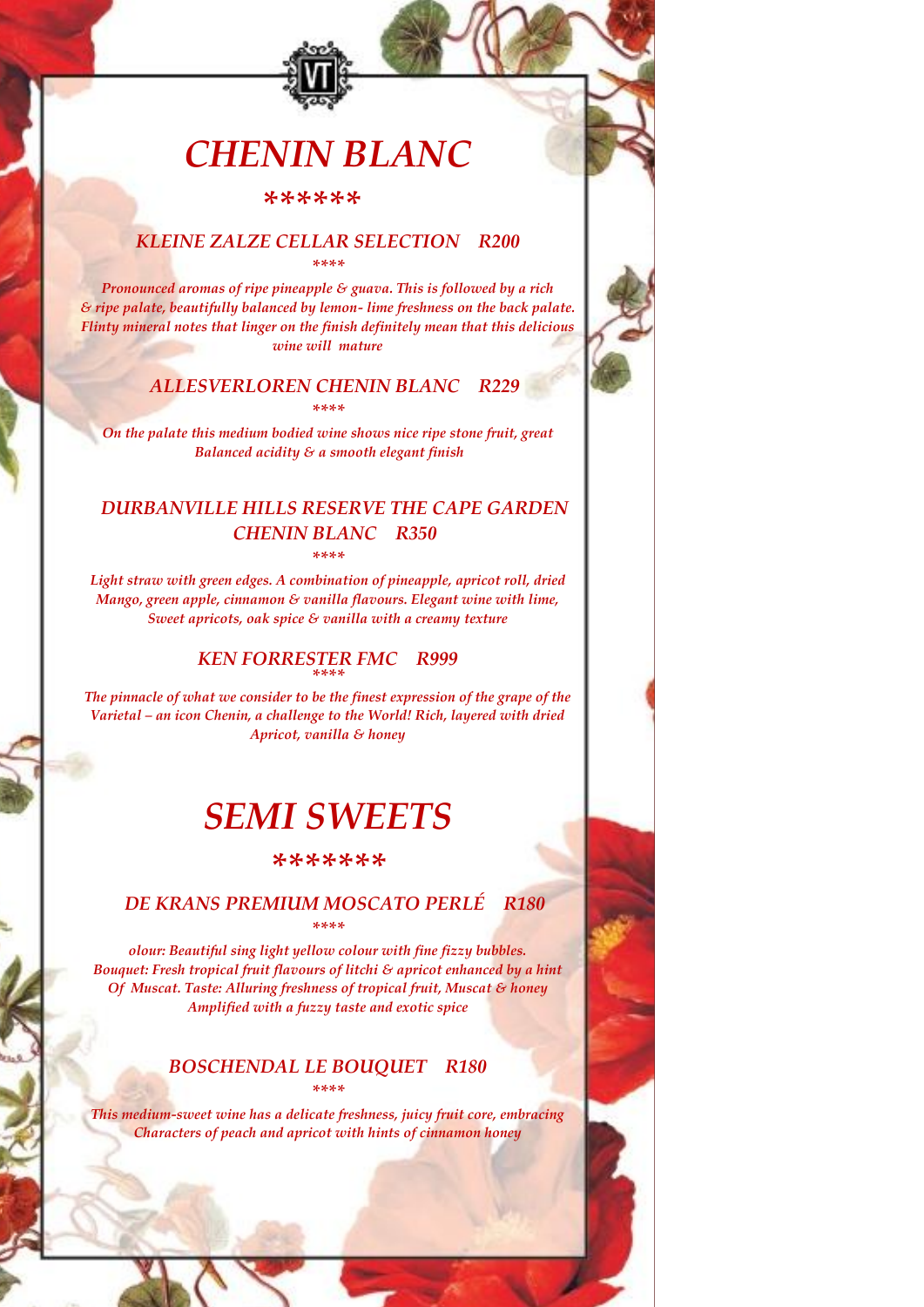# *CHARDONNAY*

*\*\*\*\*\*\**

#### *WARWICK FIRST LADY CHARDONNAY R200 \*\*\*\**

*The Warwick cellar lies on the upper slopes of the Simonsberg mountain in Stellenbosch. Warwick released its first Chardonnay in 1991 to widespread acclaim. This wine honours Warwick matriarch Norma Ratchiffe – herself a maverick & pioneer for female winemakers. This delicious wine has been crafted with fresh fruit driven style. Enjoy with friends*

## *BOSCHENDAL 1685 CHARDONNAY R250*

*\*\*\*\**

*Zesty citrus and ripe tropical fruit flavours. Well balanced with a soft, buttery character from barrel fermentation and maturation add to the complexity & roundness of the wine*

## *JORDAN BARREL FERMENTED R569*

*\*\*\*\**

*Tank fermented chardonnay was blended with the barrel wine to ensure well-balanced citrus flavours*

#### *GROOT CONSTANTIA CHARDONNAY R595 \*\*\*\**

*This full bodied wine shows a mineral, chalky character with some mandarin orange & butterscotch on the nose. The rich butterscotch follows on the palate with layers of citrus and toasted almonds, all beautifully held together by a crisp Fresh acidity*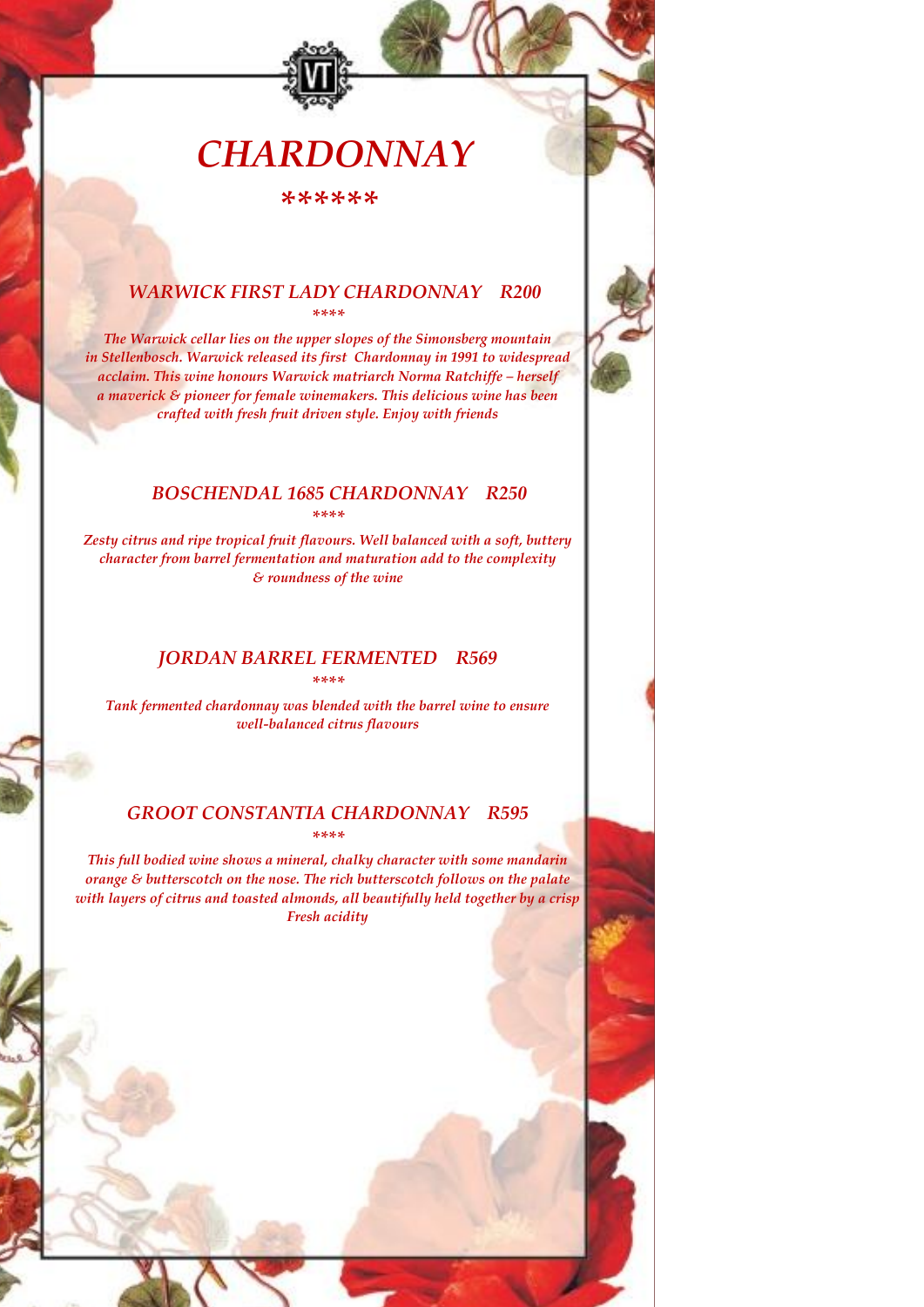# *WHITE BLENDS*

*\*\*\*\*\*\**

## *HAUTE CABREIRE CHARDONNAY PINOT NOIR R220 \*\*\*\**

*This enticing blend of chardonnay and pinot noir shows elegant fruit under Lined* by firm acidity. You will find an abundance of zesty fruit – most notably *White peach, litchi and red fruit, the perfect lunchtime wine.*

#### *SPIER CREATIVE BLOCK 2 R360 \*\*\*\**

*A full-flavoured wine with intense aromas of gooseberries, kiwi fruit & crushed nettle. The palate rewards with mouth filling flavours of Tropical fruit and fresh green characters*

## *CRYSTALLUM PETER MAX PINOT NOIR R585 \*\*\*\**

*The palate us full and fruit forward, with both fresh & bruised Strawberry & raspberry alongside a light smokiness &some fynbos. With sturdy phenolic grip from a slightly higher whole bunch component & a crisp acidity to back up the fruit, this wine promises to age Well beyond 2028*

## *HAMILTON RUSSEL PINOT NOIR R1239 \*\*\*\**

*The wine is crisp, clean & pure; the tannins are fine with a little grip, The fruit is lively and fresh, with a subtle Pinot depth. The best that I've tasted from Hamilton Russel to date, such purity of fruit and such a finely balanced but firm structure. Welcome to a noirmance*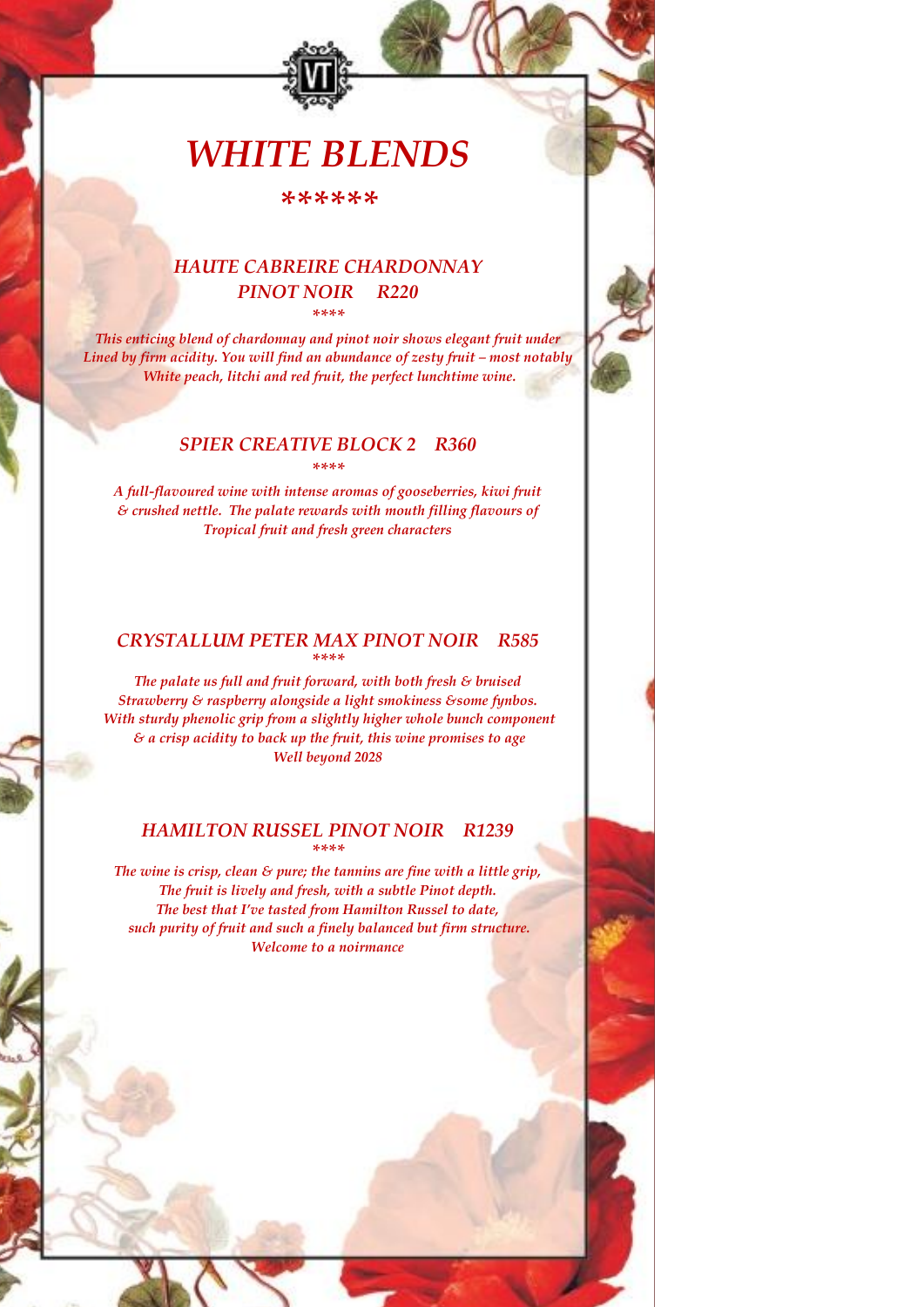# *ROSÉ WINES*

*\*\*\*\*\*\**

### *PIERRE JORDAAN TRANQUILLE "BLUSH" R180 \*\*\*\**

*Chardonnay/pinot noir. Gentle elegant wine with a fragrant bouquet, Fine fruit and a dry finish. Its low alcohol makes this an ideal companion for a hot summer's day or a lunch time meal*

#### *NEDERBURG CARIGNAN GRENACHE ROSE R230 \*\*\*\**

*Tempting aromas of ripe orange melon cling peach & subtle caramel With shy hints of cherry & pomegranate. The fruitful mouth boasts melon, Cherry & pomegranate & subtle floral note. Rounded & ripe with pleasantly Refreshing acidity throughout*

### *HPF BLOOS R250 \*\*\*\**

*A new generation rose with an abundance of cherry, raspberry, mulberry & Candyfloss favours and a touch of French oak*

#### *WATERFORD ROSE-MARY R320 \*\*\*\**

*A wine produced by whole bunch pressing various red grapes varietals, This giving the wine a lovely transparent pink colour. The aroma is mine rally driven with delicate raspberry fruit*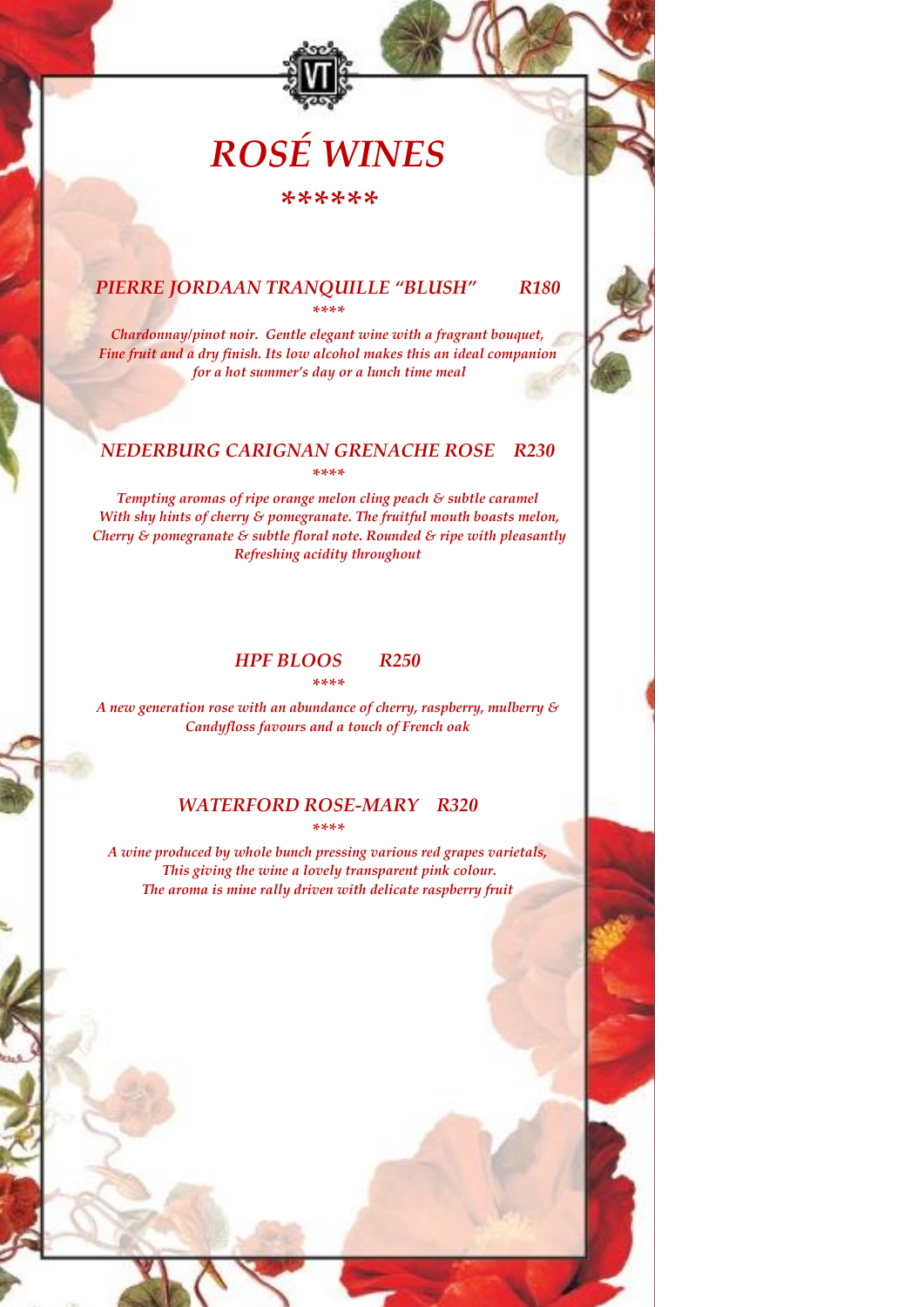# *MERLOT*

*\*\*\*\*\*\**

#### *VILLIERA MERLOT R220 \*\*\*\**

*A soft and voluptuous red wine with berry fruit and well supported by the use of oak. It is as charming as merlot should be*

#### *DURBANVILLE HILLS MERLOT R230 \*\*\*\**

*Is concentrated with dark berries, a medium bodied merlot flavours & Aromas Of raspberry & black cherries. Pleasant lingering finish*

#### *KLEINE ZALZA MERLOT R230 \*\*\*\**

*An elegant wine that shows loads of soft red fruit & ripe plums on both the Nose & palate. This is complemented by hints of spice & savoury notes. The refined tannin profile means this wine can be enjoyed on its own but will also pair well with food*

### *HPF POSMEESTER MERLOT R250 \*\*\*\**

*An elegant merlot offering fresh fruit and generous drinkability accessible which confirms his reputation as an everyday favourite*

### *THELEMA MERLOT R420 \*\*\*\**

*The wine shows bright red fruit and hint of spice on the nose, With concentrated flavours on the palate and soft, polished tannins. Hint of dark chocolate complete the wonderfully balanced wine*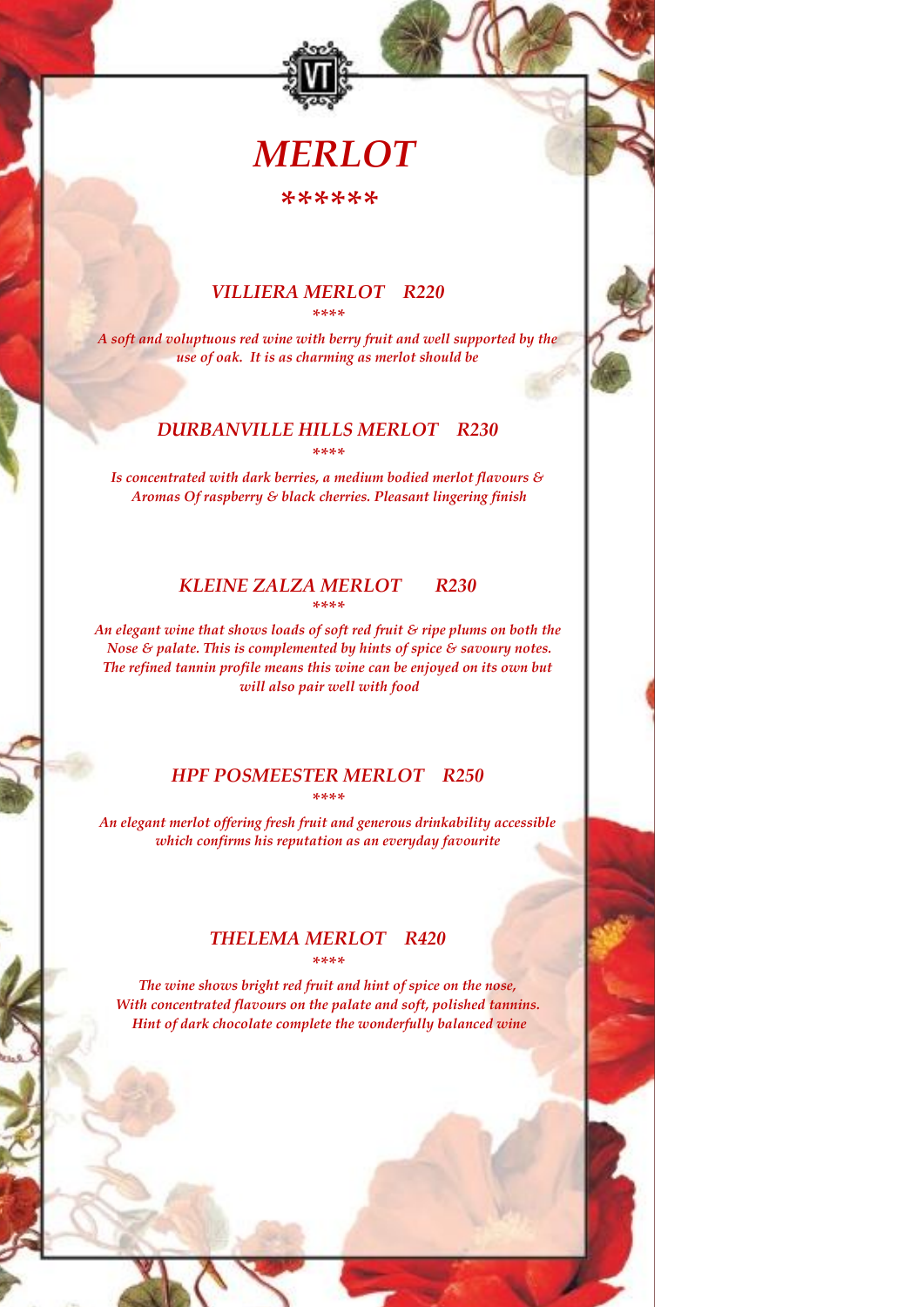# *SHIRAZ*

### *\*\*\*\*\**

#### *NEIL ELLIS SHIRAZ R230 \*\*\*\**

*A medium-bodied Shiraz with a vibrant colour. The nose has Bright dark fruit with contributing spicy perfumed aromas. Pronounced dark berry aromas with peppery notes lingering in the background While the palate is soft fleshy & round with fine, elegant tannins*

#### *SARONSBERG PROVENCE SHIRAZ R280 \*\*\*\**

*The soft textured tannins, full bodied mouth-feel and silken finish lends its self as a platform for a heady mix of red berry &black fruit flavours*

## *CEDERBERG SHIRAZ R550*

*\*\*\*\**

*A complex Shiraz filled with intense red fruit, mulberry and cherries on the nose. Well-balanced with elegant oaking expressing hints of sweet spice and vanilla. Red berries follow through on the palate and finishes off with a smooth Lingering sensation*

# *PINOTAGE*

#### *\*\*\*\*\*\**

#### *BEYERSKLOOF PINOTAGE R200 \*\*\*\**

*A South African classic with strong plum flavours and velvety tannins. Well structured, yet elegant and soft, medium-bodied with an abundance of plum and black cherries and mocha with a well-balanced finish*

## *DURBANVILLE HILLS THE PROMENADE PINOTAGE R350 \*\*\*\**

*Is unique range specially crafted by our winemakers using only the finest grapes From Cape Town's best vineyards. To truly connect the wine lands & city, we Have handpicked prominent landmarks in Cape Town & commissioned a vibrant Capetonian artist-Theo Vorster- to impart his vision of these landmarks into Each bottle. The range has been designed as a collector's item for both wine & Art lovers alike*

### *DIEMERSDAL PINOTAGE RESERVE R420 \*\*\*\**

*Full bodied with dark berry & plum flavours & well balanced with complex Aromas from French Oak barrels. A wine with a long lingering finish.*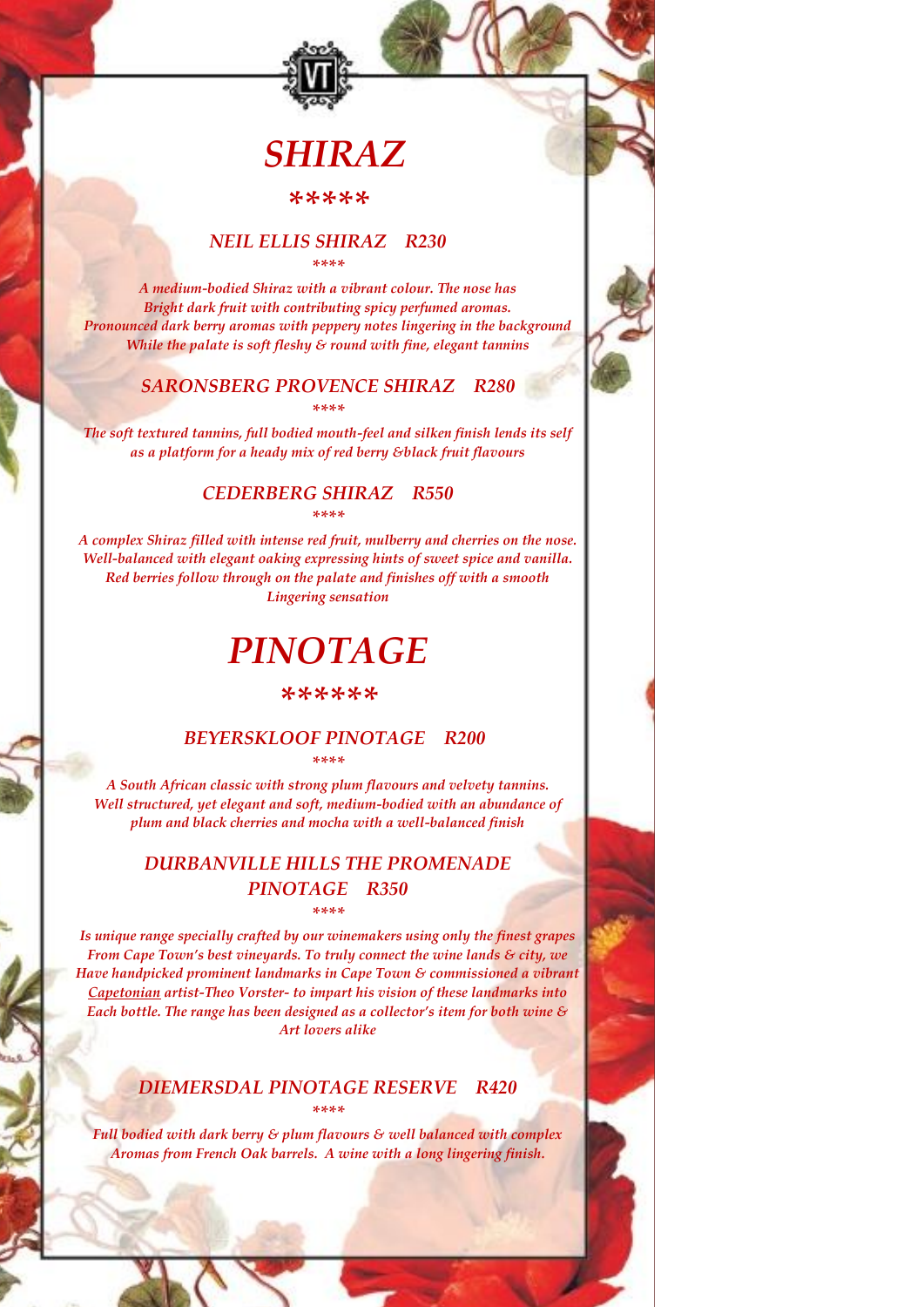# *CABERNET SAUVIGNON*

*\*\*\*\*\*\**

#### *WARWICK FIRST LADY R240 \*\*\*\**

*The wine has a deep and intense ruby red colour. The nose reveals lots of red berries & sweet black currents, complemented by sweet vanilla & chocolate oak background & pleasant herbal undertones. The smooth, ripe, round tannins make this wine easy to enjoy*

#### *RUSTENBERG STELLENBOSCH R250 \*\*\*\**

*The wine shows typical cabernet sauvignon flavour and aroma profiles of dark berries & tobacco with a well-structured & lengthy palate*

## *HPF KLEINBOET R380 \*\*\*\**

*Aroma: Bright red and purple fruit such as raspberries & blueberries; savoury note; dried herbs (organum and rosemary) Palate generous offering form entrance to finish, supple and full without over-saturating the palate with tannin; persistent with good length*

#### *SPRINGFIELD WHOLEBERRY R420 \*\*\*\**

*Whole berry maceration is followed by fermentation with natural yeasts, racking & one year's maturation in oak barrels. The result is a velvety wine with softer tannins & classical sediment & might require decanting*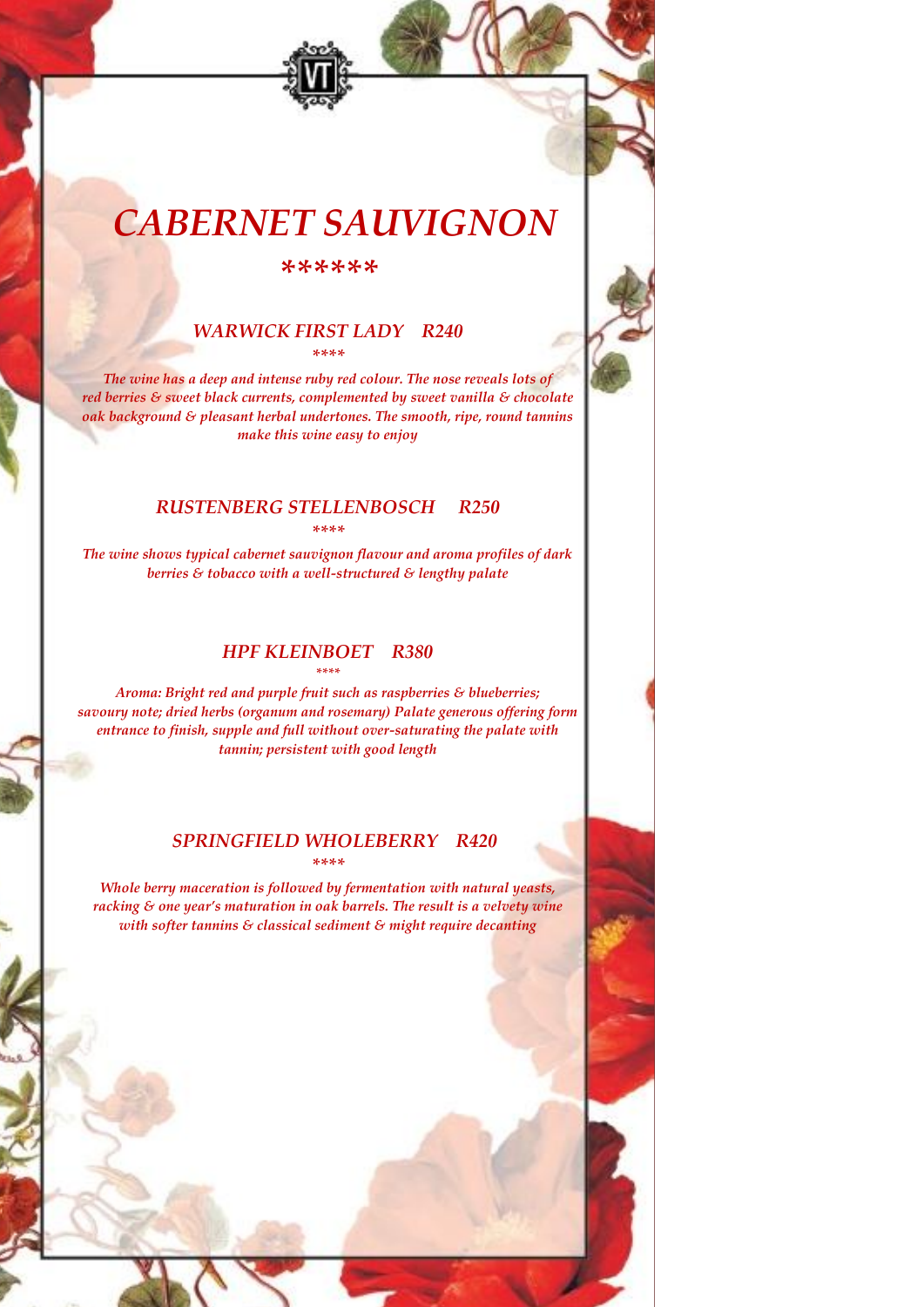# *RED BLENDS*

*\*\*\*\*\*\**

## *KANONKOP KADETTE CAPE BLEND R250*

*\*\*\*\**

*The cape blend category requires a minimum Pinotage component of 30%. In the Kadette the Pinotage element is rounded off with Cabernet Sauvignon, Cabernec Franc and Merlot. All aged in oak. The result is an opulent Red wine offering an array of red and black fruit flavours Under scored by depth & complexity*

#### *SYRAH MOURVEDRE R350 \*\*\*\**

*Both contribute tannin and structure to the wine, & Mourvdre-Syrah wines Tend to be full bodied & richly textured, with flavour characters That include damson plum, black current, leather, dried herbs and pepper*

### *NEWTON JOHNSON FULL STOP R450 \*\*\*\**

*Rich and generous with its wild flavour. Brooding black fruits, liquorice & Mulberry are laced with black & white pepper, topped with the sweet Floral notes of Grenache*

# *RUSTENBURG GRENACHE R380*

*\*\*\*\**

*This wine is a brand low in tannin and medium-bodied, Grenache is the ideal Red wine to drink on its own*

#### *SPIER CREATIVE BLOCK 3 R400 \*\*\*\**

*Subtle perfumed notes of violets, pomegranate & mulberry, followed by spicy flavours of black pepper & coriander. A silky, rich mid-pallet complemented with concentration of fruit and dense silky tannins*

## *RUPERT & ROTHCHILD CLASSIQUE R450 \*\*\*\**

*Nuances of fresh cranberry & wild black cherry which evolves into delicate hazelnut truffle chocolate with a silky smooth lingering texture*

### *BOSHENDAL NICOLAS R490 \*\*\*\**

*Is a wine with an excellent concentration of fruit, with prominent Mulberry & plum flavours, as well as black forest cake notes of cherry, Cream & mocha. The tannins are really well integrated & fine, & The palate is smooth with a very interesting spicy finish.*